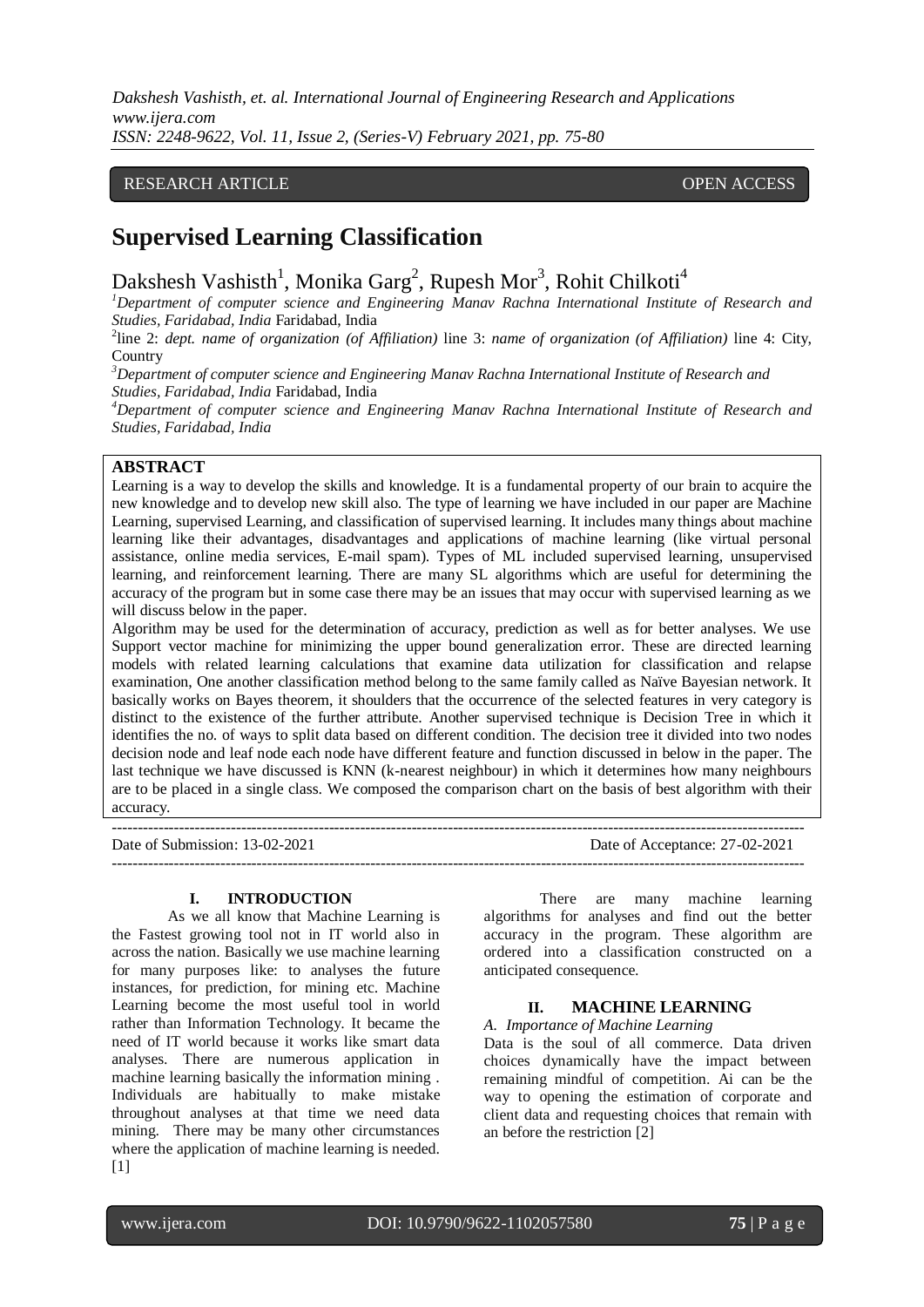## *B. Application of Machine Learning*

#### 1. Virtual Individual Colleagues

Siri, Cortana, Google and Alexa are Now are a some of the mainstream illustrations of virtual individual aides. Because the name indorses, they assists with determining data, when asked over voice. You ought to simply ratify them.[3]

#### 2. Expectations while Shuttling

Traffic Forecasts: We all have been exploiting GPS route supervisions. While we do that, our current areas and speeds are being secure at a focal worker for supervision traffic. This evidence is then used to hypothesis a attendant of current traffic. While this aides in prevention the traffic and does obstruction investigation, the unobserved subject is that there are less quantity of vehicles that are equipped with GPS. [3]

#### 3. Recordings Scrutiny

Imagine a unsociable individual witnessing numerous camcorders! Surely, a upsetting activity to do and fatiguing also. This is the motive fixing PCs to carry out this accountability bodes well.

The video comment framework these days are fuelled by AI that origins it believable to extricate wrongdoing before they to befall. They track scarce deportment of those like standing motionless for quite a while, staggering, or undeveloped on seats and so into the open. The agenda would thus be able to give a carefulness to human consultants, which can at last contribution with continuing away from happenings.[3]

#### 4. Online Media Services

Entities You May Distinguish: Machine learning fries away at a candid idea: understanding with happenstances. Facebook doggedly sees the mates that you assistant with, the shapes that you visit recurrently, your dispositions, work environment, or a assembly that you share with a big shot and so out. Face Acknowledgement: You transmission an doppelgänger of you with a buddy and Facebook swiftly perceives that cohort. Facebook checks the bearings and predictions in the image, advertisement the special climaxes, and afterward direct them with the folks in your mate list.

#### 5. Email Junk and Malware Cleaning

There are several junk sifting lines that email customers use. To notice that these junk channels are doggedly refreshed, they are fuelled by AI. At the point once rule-based junk scrutinizing is done, it inattentions to follow the maximum recent maneuvers included by spammers. Multi Layer Perceptron, C 4.5 Decision Tree Induction are a slice of the spam scrutinizing approaches that are fuelled by ML.

#### 6. Online Patron Provision

Numerous sites these times offer the choice to social call with client facility agent while they are discovering private the site. In any case, few out of all odd site has a live topmost to answer your inquiries. In the vast common of the cases, you opposing with a chatbot. These bots will in overall distillate data from the position and existing it to the consumers.[3]

#### 7. Financial exchange exchanging:

AI is broadly utilized in securities exchange exchanging. In the financial exchange, there is consistently a danger of up and downs in shares, so for this machine learning's long momentary memory neural network is utilized for the forecast of financial exchange patterns.[4]

#### 8. Clinical Diagnosis:

In clinical science, AI is utilized for illnesses analysis. With this, clinical innovation is becoming extremely quick and ready to assemble 3D models that can foresee the specific situation of injuries in the mind.

It helps in discovering mind tumour and other cerebrum related infections without any problem.[4]

#### 9. Programmed Language Translation:

These days, on the off chance that we visit another spot and we don't know about the language then it's anything but an issue by any means, concerning this likewise AI encourages us by changing over the content into our known dialects. Google's GNMT (Google Neural Machine Translation) give this element, which is a Neural Machine Learning that makes an interpretation of the content into our natural language, and it called as programmed interpretation.[4]

# **III. TYPES OF MACHINE LEARNING ALGORITHMS**



**FIGURE 1**-Types of Machine Learning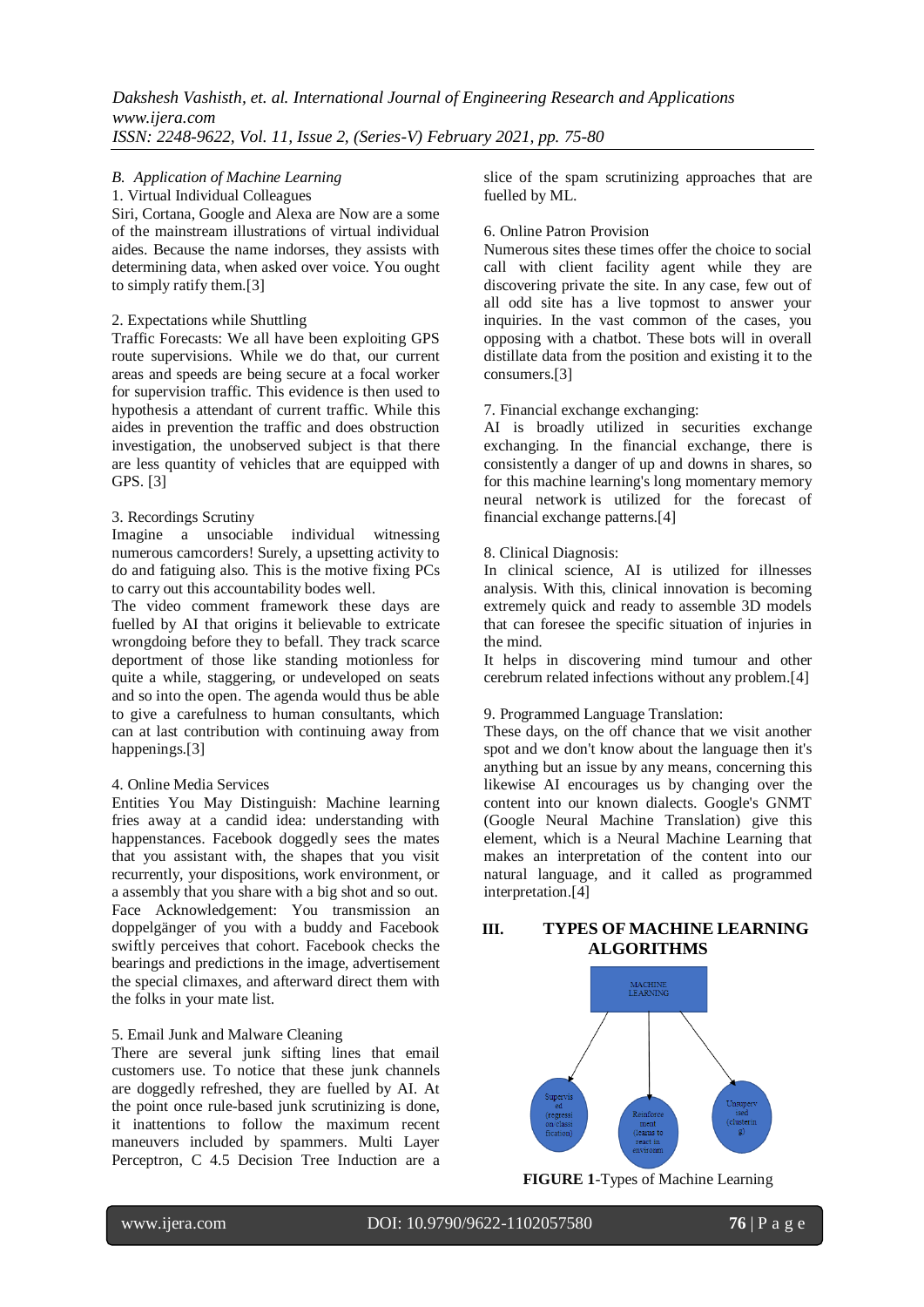There are 3 types of machine learning algorithms: Supervised, Unsupervised, Reinforcement.

- Unsupervised Learning means that the unsupervised data can be collected from the surroundings and gathered the all information but it did not know the what information, inputs did it gathered. For example an Alien came on earth but he did not know the differences about the things which are available in surroundings then he take all the inputs in mind and differentiate the things like when an beard men with pent shirt wearing the he decided is that he is gents similarly in ladies also in children. Similarly in unsupervised learning it collects the all input the he sent for clustering .first stage is Input collection then second stage is clustering .clustering is a process where the same inputs are fixed in a one group and similarly they form many groups for similar things. Then the third and final stage is K-Mean method in which the final result will appear in the form of dataset.
- Reinforcement learning it's contains two types like Reward/Penalty, Q-learning. In which Reward /penalty means that the machine perform a task if it successful the it get reward if unsuccessful it get penalty .For example In a game of volley ball if a person drop the ball in opposite team then the reward is that one point in his team . If one team hit the ball outside the ground then he will get h one penalty to his team. The simplest form of reinforcement is that an agent takes action in environment the it get a reward and penalty. This is called Reinforcement.
- Supervised learning means that it a correct analysis, prediction. In supervised learning we collect the input and data, and then send for classification. In supervised learning there are 2 types: Classification and Regression.

## *C. Supervised Machine Learning*

Supervised learning method is basically to check the suitable algorithms rationale from superficially supplied specimen to harvest general speculation which formerly construct forecast approximately coming specimen In other words these techniques helps to construct the predictive models after studying a large no of well defined unbiased training examples. This algorithm learns from a labelled dataset. It is the most commonly used type of machine learning is also a type of Ai which learns input to output mapping.<sup>[5]</sup>

Particularly using supervised learning techniques machine learning has achieved a great success in tasks using Regression and classification. The model learns from the given large amount of training dataset(labelled) or examples, this dataset consist of input and output parameter [6]. As big and unbiased data set is provided then the output will be with great accuracy. The training data is encoded as pairs, but the output is manually annotated.

Examples – Face recognition, smart speakers, selfdriving cars etc.

## *D. Issues with Supervised Machine Learning*

To apply supervised learning algorithm A proper labelled dataset is required but there are many issue with the dataset so that the model which we need to create don't work as expected due to the lack of data in dataset ,data preparation and pre processing is a huge challenge to supervised learning, duplicacy of data, variety of data , data integration are some of challenges of data preparation similarly missing value ,wrong datatypes , file manipulations are one the cha0llenges of data pre processing[5]

#### *E. Classification Algorithms*

We will discuss about Classification learning it is used to forecast the group to which data instances it belongs to. It predicts the class for an input variable. It is most commonly used technique instead of any other techniques. Classification is basically used for discovery of knowledge and determining the future plan. It is most widely studied technique by many researchers in field of data mining and machine learning.

There are two types of classification :

- Binomial
- Multi-class

We use classification in many forms like :

- To find the e-mail is spam or not.
- To identify/predict the kid will pass the exam or not
- To find bank loan is granted or not.

# **IV. ALGORITHMS OF CLASSIFICATION**

## SUPPORT VECTOR MACHINE

It is the most normally cast-off supervised machine learning techniques and can be second hand in both classification and regression however most often used in classification problems. These techniques are very much related to neural networks. It aims at the minimization of the upper bound generalization error.[13] In this each data is plotted in n dimensional plane and it sort out data accordingly by managing the classes by identifying the right hyper plane. The performance of the SVM mostly depends on the kernels.

We perform classification with the help of the hyper-plane which distinguish the 2 classes clearly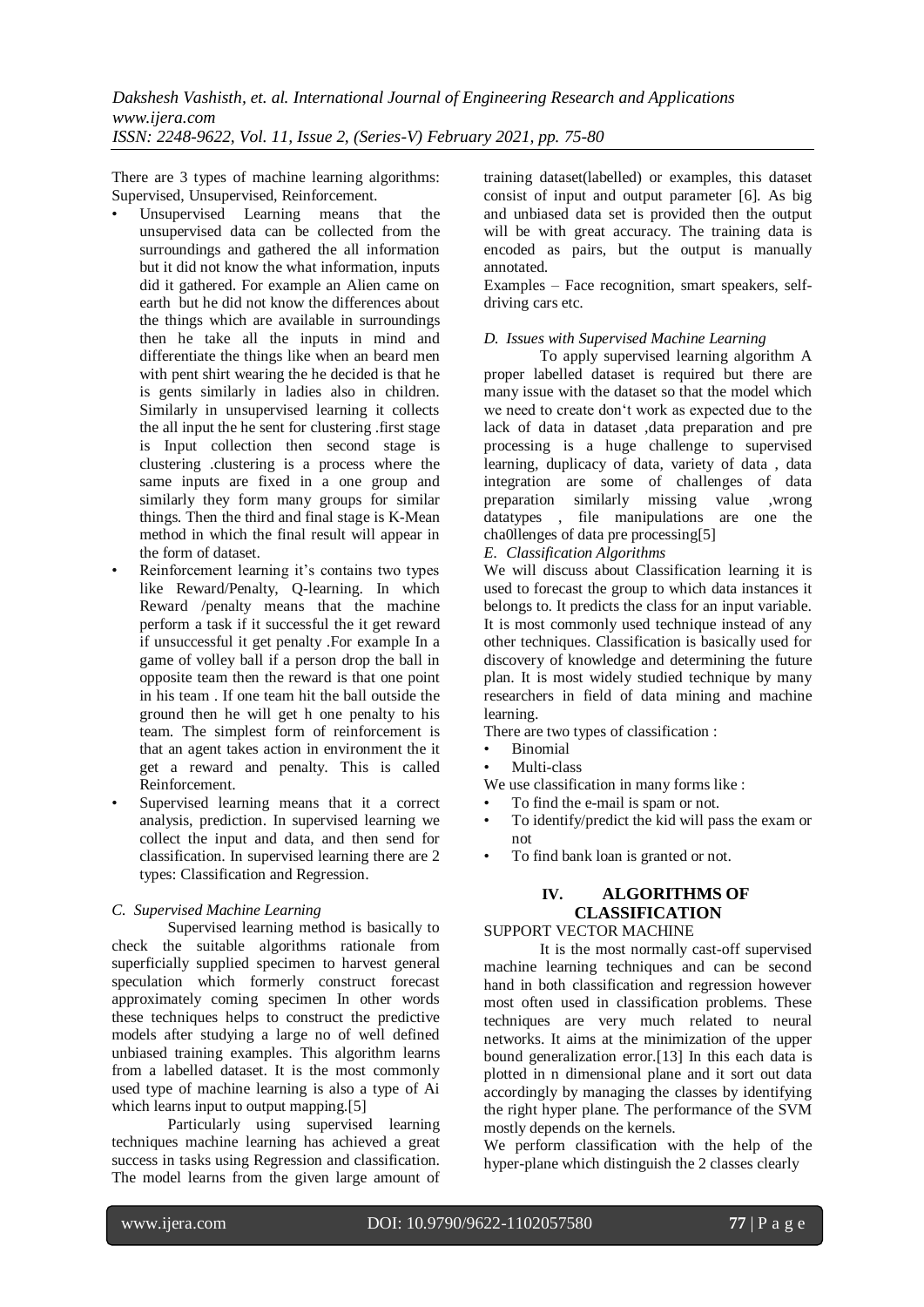## **ADVANTAGES**

- These show god accuracy without knowing about the data
- Main strength of SVM is kernel trick, with this trick we can easily solve complex problems
- Works good with all type of data structures (semi-structured, unstructured)
- Over-fitting risk is low in SVM
- SVM shows better results than ANN

#### **DISADVANTAGES**

- It is not easy to choose a good kernel function
- Preparation time is high for large datasets
- Final model is not easily interpreted such as variable weights

## NAÏVE BAYESIAN NETWORK(NB):

This method belong to a family of supervised learning algorithm, The Bayesian graph are includes directed acyclic graphs consist of only single parent but with several children with great assumption between both the child and the parent node. It also simplifies that the features do not depends on the class provided Usually these show less accuracy than other major algorithm but also performed on a large scale due to less disturbances and this process is simple and easy to apply This classifier has feature autonomous delinquent which was addressed with normal estimators .[11]

These classifiers are extremely accessible demanding high number of constraints direct in a number of forecasters within a learning delinquent. In computer science language it can be also called as

Independence Bayes and simple Bayes.[1] There's not a exact procedure for such classifiers but several types of algorithm constructed on a similar principle. These classifiers works fine in complex real world situation. It necessitates only a small number of exercise data estimate the parameters compulsory for classification and it can be counted as an advantage over others algorithms.[6]

## **ADVANTAGES**

- It requires small amount of dataset, due to small dataset training time period is less
- As compared to others it is easier to implement

## **DISADVANTGES**

- Chances of good accuracy are less
- It cannot modify dependencies

## **V. DECISION TREE:**

Decision tree is a supervised machine learning technique. It classify instances by sorting them using features value, it identifies the number of ways to split data based on different condition. It is one the most used method in real life. This method can also be used to solve problems of regression and classification too. In decision tree we have two types of nodes one is Decision node and other one is leaf node.[1] Decision node is used to make decisions based on the features of the given dataset and further classified into various other branches, whereas Leaf node are used to show the outcome of the decisions and do not have any further branches. Decision tree asks a question whose answer can either be Yes or No and based on this tree is further divided into subtrees. It is called a decision tree because it is quite similar to the tree starts with the root node and further classified into branches which appears like a tree structure. It is a tree structured classifier in which internal node represents features of dataset, branch represents decision rules and leaf nodes represents total outcome. Illustrations are confidential from the origin node and sort them founded on their feature ideals.

This algo mimic like human thinking while decision making process hence this is easy to understand and the process cannot be complexed due to its tree like structure.

There are 2 decision tree algorithms we are going to study:

- ID3(Iterative Dichotomies 3) was proposed in 1986.The most used algorithm in machine learning and data mining.ID3 is based on statistic gain.The other advantages & disadvantages of ID3 algorithm are it is easily understandable and for the final decision our entire training example is taken, disadvantages are that it is unable to deal with missing values, no backtracking search and no global optimization.[7]
- $C4.5$  is also one of the famous decision tree algorithm. Basically it is the expansion of ID3 algorithm and it also solves the drawbacks of ID3 algorithm. C4.5 algorithm eliminates the difficult arm by exchanging it together leaf nodes by once again move along the initiate tree. [14] Advantages of C4.5 are it can deal with missing values and also it can deal with both discrete and continuous features. Disadvantages are t is not efficient of dealing with small date set and processing time is also high as compared to decision tree algorithms.[8]

#### KNN (K-nearest neighbour)

It is a technique in which value of the nearest neighbour is calculated in terms of k which determines that how many neighbours are to be placed in a single class. There are two types of KNN techniques: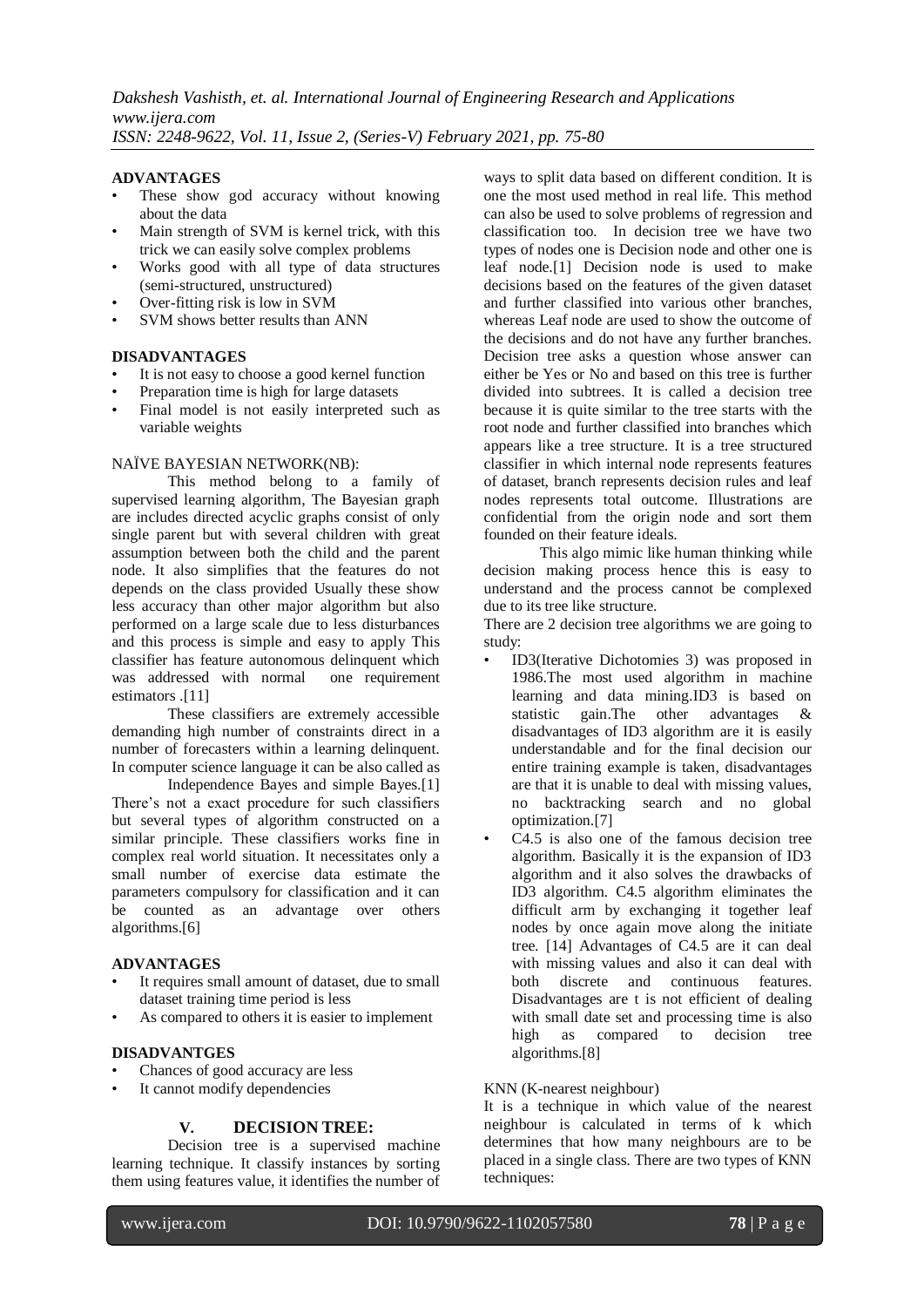# *Dakshesh Vashisth, et. al. International Journal of Engineering Research and Applications www.ijera.com*

*ISSN: 2248-9622, Vol. 11, Issue 2, (Series-V) February 2021, pp. 75-80*

- Structure based KNN It allocate with the shape of the data. The training data set is less associated with the mechanism of the structure.
- Structure less KNN- In this technique we divide our data into 2 types training data and sample data points and the minimum distance between these two points is known as nearest neighbor.[9]

Advantages

- It is efficient for training data and capable of dealing with the noisy data.
- It has high performance multimedia KNN query processing system.
- It is easy to implement and understand.

Simplicity and it's transparency.

Disadvantage

- It is not so efficient in dealing with the computation of complexity.
- There are various memory limitations.
- It is not so efficient for a large training data set and shows poor performance.[15][16]

## *F. Comparison between various Classification Algorithms*

Ranking of exactitude of Positive polygenic disease and Negative polygenic disease mistreatment completely different algorithms showing smaller and bigger knowledge sets severally

| <b>TABLE I.</b><br><b>SMALL DATASET</b> |                                                |                                               |  |
|-----------------------------------------|------------------------------------------------|-----------------------------------------------|--|
| <b>ALGORITHM</b>                        | <b>Accuracy Of Yes</b><br>(positive polygenic) | <b>Accuracy of No</b><br>(negative polygenic) |  |
| <b>SVM</b>                              | 0.711                                          | 0.735                                         |  |
| <b>NB(NAÏVE BAYES)</b>                  | 0.633                                          | 0.739                                         |  |
| Decision Table                          | 0.581                                          | 0.734                                         |  |
| Decision tree                           | 0.519                                          | 0.685                                         |  |
| Neural networks                         | በ 444                                          | 0.672                                         |  |

| TABLE II.<br><b>LARGE DATASET</b> |                                                |                                               |
|-----------------------------------|------------------------------------------------|-----------------------------------------------|
| <b>ALGORITHM</b>                  | <b>Accuracy Of Yes</b><br>(positive polygenic) | <b>Accuracy of No</b><br>(negative polygenic) |
| <b>SVM</b>                        | 0.711                                          | 0.735                                         |
| <b>NB(NAÏVE BAYES)</b>            | 0.633                                          | 0.739                                         |
| Decision Table                    | 0.581                                          | 0.734                                         |
| Decision tree                     | 0.519                                          | 0.685                                         |
| Neural networks                   | ) 444                                          | 0.672                                         |

These tables shows the exactness for huge information set and littel information set together SVM reflective with the rule with soaring prevision Conjointly SVM rules with the highest accuracy in table containing the lower dataset [1]

# **VI. CONCLUSION AND SUGGESTION FOR FUTURE WORK**

ML order requires intensive tweaking of the boundaries and simultaneously sizeable number of occasions for the informational collection. It's anything but a short an ideal opportunity to fabricate the model for the calculation just yet exactness and right arrangement. Along these lines, the best learning calculation for a specific informational collection, doesn't ensure the exactness and precision for another arrangement of information whose attributes are consistently unique in relation to the next. Regardless, the key request while overseeing ML request isn't whether a learning technique is superior to other technique, yet under which conditions a particular technique can basically beat others on a given application issue. Meta-learning is advancing toward this way, endeavoring to find limits that map datasets to count execution .[10] To this end, meta-learning uses a great deal of properties, called meta attributes, to address the characteristics of learning endeavors, and searches for the connections between these qualities and the display of learning estimations. A couple of characteristics of learning endeavors are: the amount of events, the degree of unmitigated credits, the degree of missing characteristics, the entropy of classes, etc gave a wide overview of information and real measures for a dataset.After a superior comprehension of the qualities and constraints of every technique, the chance of coordinating at least two calculations together to tackle an issue ought to be explored. The goal is to use the qualities of one strategy to supplement the shortcomings of another. In the event that we are just keen on the most ideal grouping exactness, it may be troublesome or difficult to locate a solitary classifier that proceeds just as a decent outfit of